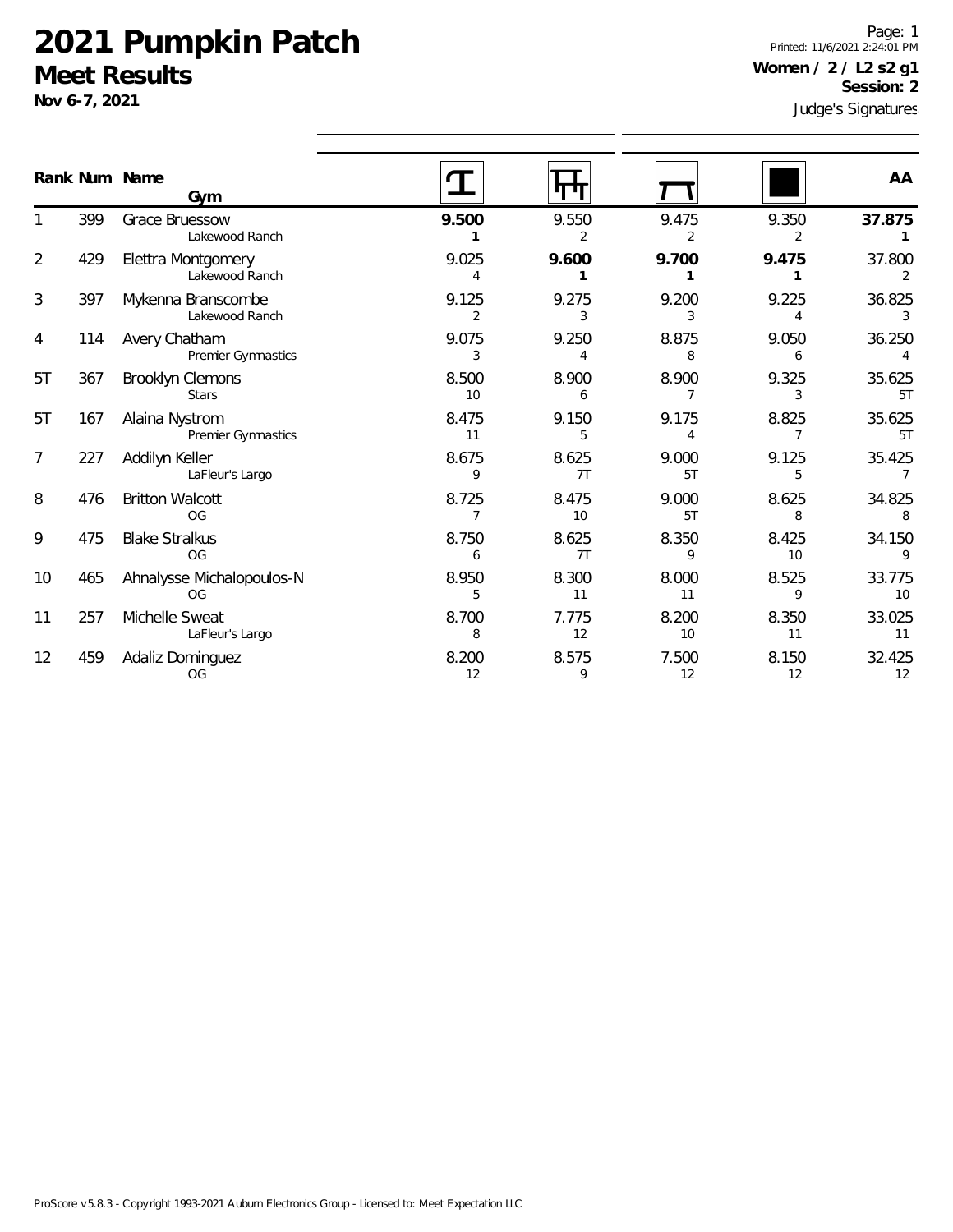**Nov 6-7, 2021**

Judge's Signatures Page: 1 Printed: 11/6/2021 2:24:03 PM **Women / 2 / L2 s2 g2 Session: 2**

|                |     | Rank Num Name<br>Gym                |                         |             |             |             | AA                       |
|----------------|-----|-------------------------------------|-------------------------|-------------|-------------|-------------|--------------------------|
| 1              | 440 | Chantal Rodriguez<br>Lakewood Ranch | 9.375                   | 9.450<br>2  | 9.650       | 9.600       | 38.075<br>1              |
| 2              | 408 | Layla Daniels<br>Lakewood Ranch     | 9.350<br>$\overline{2}$ | 9.500       | 8.950<br>6  | 9.200<br>5  | 37.000<br>2              |
| 3              | 285 | Leyah Melendez<br>ACE               | 8.625<br>10             | 9.175<br>5  | 9.200<br>3  | 9.525<br>2  | 36.525<br>3              |
| 4              | 284 | Sadie Medeiros<br>ACE               | 8.850<br>5T             | 9.225<br>4  | 8.975<br>5  | 9.400<br>3  | 36.450<br>4              |
| 5              | 457 | Arya Copeland<br><b>OG</b>          | 8.850<br>5T             | 9.125<br>6  | 9.250       | 9.125<br>6  | 36.350<br>5              |
| 6              | 334 | Bellamy Diehl<br><b>TBT</b>         | 9.300<br>3              | 9.350<br>3  | 8.150<br>10 | 9.275<br>4  | 36.075<br>6              |
| $\overline{7}$ | 206 | Lila Beaulieu<br>LaFleur's Largo    | 8.850<br>5T             | 9.025       | 9.100<br>4  | 9.000       | 35.975<br>$\overline{7}$ |
| 8              | 460 | Kenialyz Flecha<br><b>OG</b>        | 8.750<br>9              | 8.900<br>8  | 8.575<br>7  | 8.700<br>8T | 34.925<br>8              |
| 9              | 243 | Elsa Niedzwiecki<br>LaFleur's Largo | 8.875<br>Δ              | 8.650<br>9  | 8.350<br>9  | 8.700<br>8T | 34.575<br>9              |
| 10             | 468 | Kristina Polk<br><b>OG</b>          | 8.800<br>8              | 8.525<br>10 | 8.550<br>8  | 8.550<br>10 | 34.425<br>10             |
| 11             | 524 | Maddison Seale<br>Top Flight NBY    | 7.450<br>11             | 8.100<br>11 | 7.200<br>12 | 6.800<br>12 | 29.550<br>11             |
| 12             | 520 | Olivia Madrigal<br>Top Flight NBY   | 7.000<br>12             | 7.125<br>12 | 7.600<br>11 | 7.150<br>11 | 28.875<br>12             |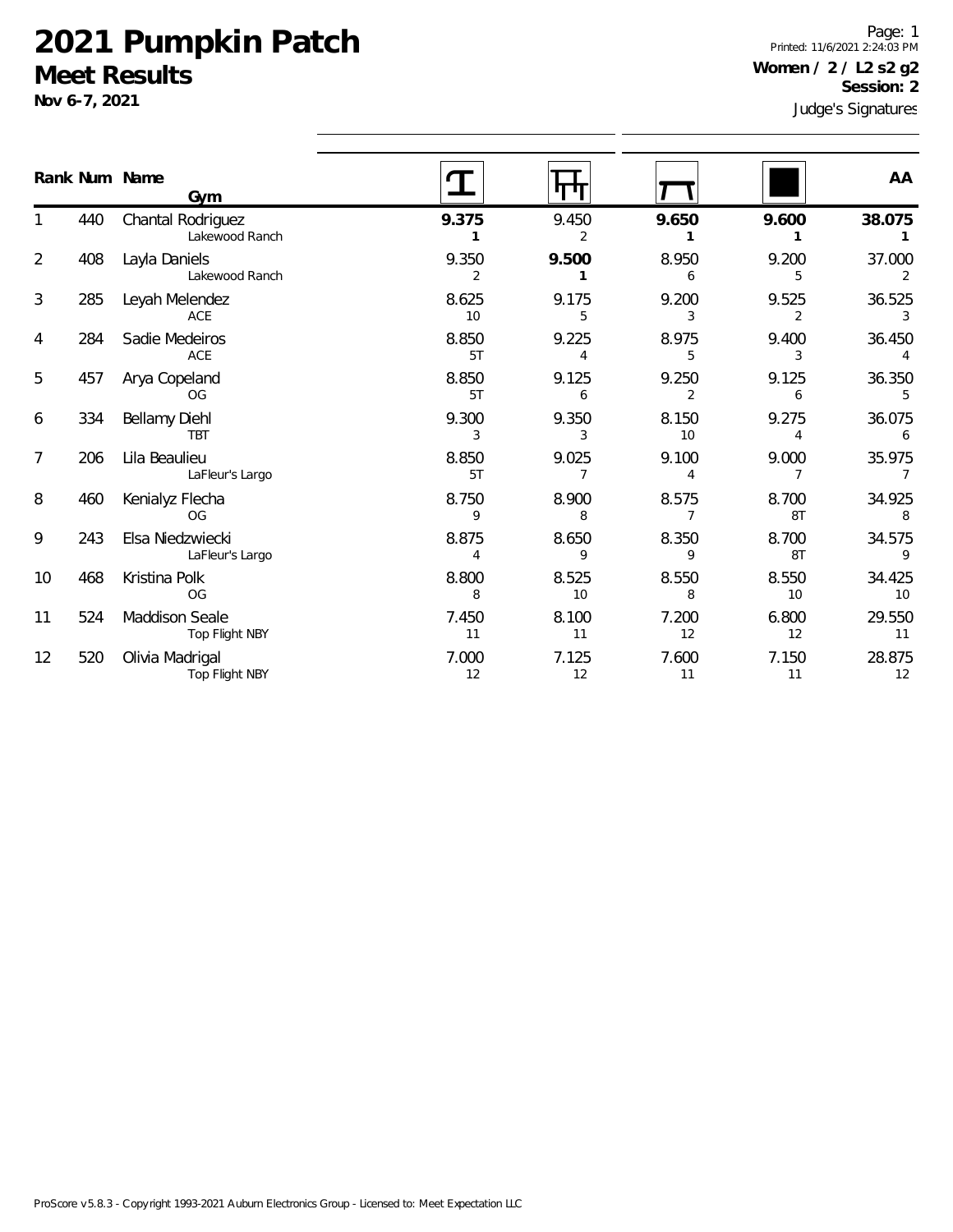**Nov 6-7, 2021**

Judge's Signatures Page: 1 Printed: 11/6/2021 2:24:06 PM **Women / 2 / L2 s2 g3 Session: 2**

| Rank Num Name |     | Gym                                        |                         | पाग                     |             |              | AA           |
|---------------|-----|--------------------------------------------|-------------------------|-------------------------|-------------|--------------|--------------|
|               | 435 | Emma Pistanek<br>Lakewood Ranch            | 9.425                   | 9.650                   | 9.700       | 9.475<br>2T  | 38.250       |
| 2             | 361 | Ashton Zomermaand<br><b>TBT</b>            | 9.050<br>3              | 9.150<br>3              | 9.075<br>3  | 9.600        | 36.875<br>2  |
| 3             | 155 | Malia McCauley<br>Premier Gymnastics       | 8.700                   | 9.050<br>6              | 9.600<br>2  | 9.475<br>2T  | 36.825<br>3  |
| 4             | 223 | Hayden Harvey<br>LaFleur's Largo           | 8.825<br>4              | 9.100<br>5              | 8.650<br>9  | 9.350<br>4   | 35.925<br>4  |
| 5             | 209 | Hadley Campbell<br>LaFleur's Largo         | 8.750<br>5              | 8.775<br>9              | 9.050       | 8.925        | 35.500       |
| 6T            | 255 | Julie Stokes<br>LaFleur's Largo            | 8.725<br>6              | 9.275<br>$\overline{2}$ | 8.675<br>7T | 8.800<br>10T | 35.475<br>6T |
| 6T            | 247 | Angelique Santiago<br>LaFleur's Largo      | 8.675<br>8              | 8.900<br>8              | 8.750<br>6  | 9.150<br>5   | 35.475<br>6T |
| 8             | 469 | Karolyn Rispoli<br><b>OG</b>               | 9.100<br>$\overline{2}$ | 8.550<br>12             | 8.675<br>7T | 9.025<br>6   | 35.350<br>8  |
| 9             | 289 | Zoe Richmond<br>ACE                        | 8.400<br>10             | 9.125<br>4              | 8.500<br>10 | 8.850<br>9   | 34.875<br>9  |
| 10            | 120 | Harper Dapcic<br><b>Premier Gymnastics</b> | 8.375<br>11             | 8.750<br><b>10T</b>     | 8.800<br>5  | 8.800<br>10T | 34.725<br>10 |
| 11            | 281 | Caitlin Hazzard<br>ACE                     | 8.200<br>12             | 9.000                   | 8.275<br>12 | 8.900<br>8   | 34.375<br>11 |
| 12            | 464 | Olivia Mesaros<br>OG                       | 8.500<br>9              | 8.750<br>10T            | 8.400<br>11 | 8.500<br>12  | 34.150<br>12 |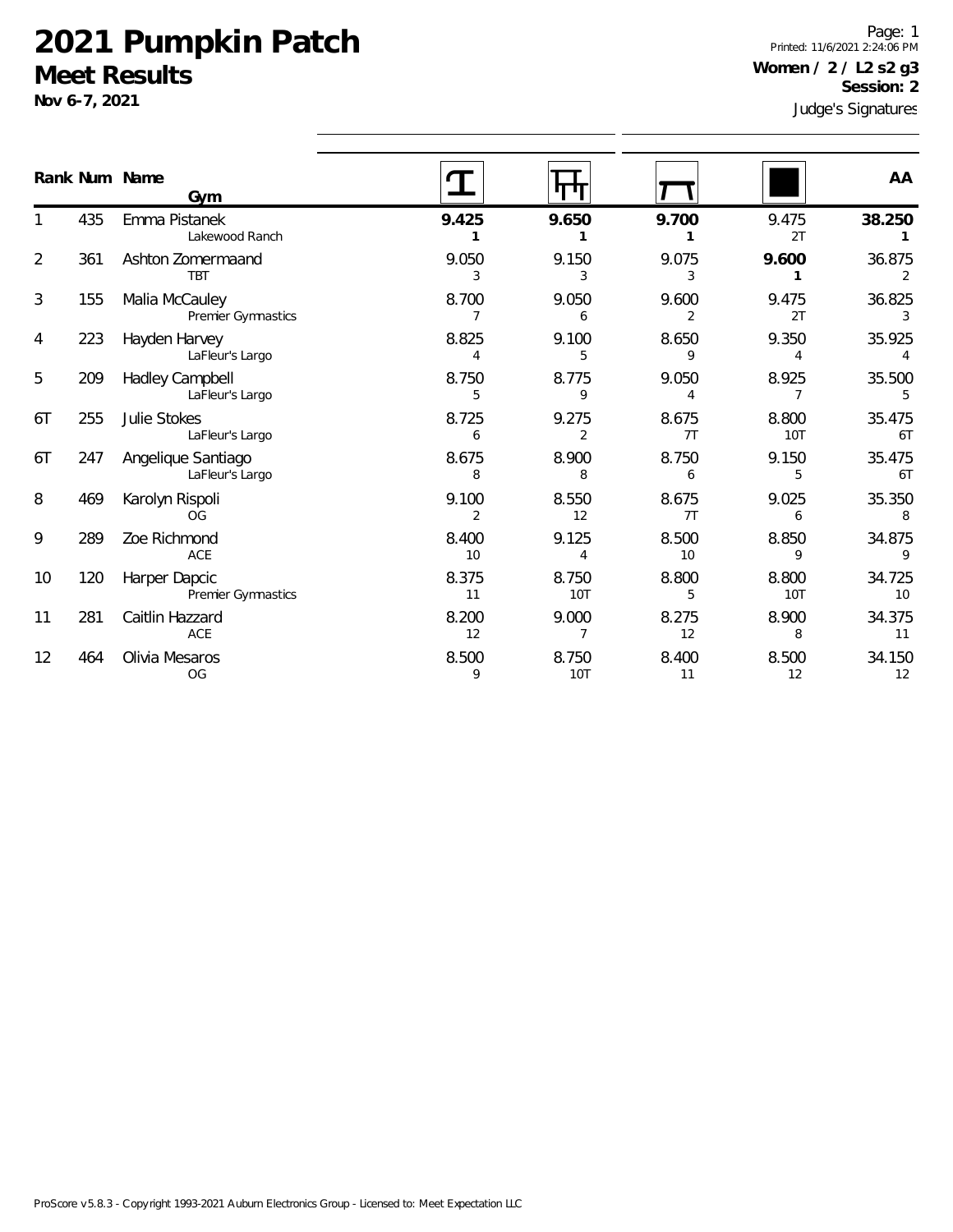**Nov 6-7, 2021**

1

2

3

4

5

6

7

8

9

10

11

12

Judge's Signatures Page: 1 Printed: 11/6/2021 2:24:11 PM **Women / 2 / L2 s2 g4 Session: 2**

|                |     | Rank Num Name<br>Gym                     |                         |                         |                         |                         | AA                       |
|----------------|-----|------------------------------------------|-------------------------|-------------------------|-------------------------|-------------------------|--------------------------|
| 1              | 491 | Linley Buendel<br>Tumblebees Jupiter     | 9.200<br>2              | 9.300<br>4              | 9.725<br>1              | 9.675<br>$\overline{2}$ | 37.900                   |
| $\overline{2}$ | 411 | Addisyn Eicher<br>Lakewood Ranch         | 9.275<br>1              | 9.725<br>1              | 9.150<br>8              | 9.700<br>1              | 37.850<br>2              |
| 3              | 442 | Elizabeth Ryder<br>Lakewood Ranch        | 9.100<br>3              | 9.650<br>$\overline{2}$ | 9.600<br>$\overline{2}$ | 9.425<br>4              | 37.775<br>3              |
| 4              | 508 | Chloe Sparks<br>Tumblebees Jupiter       | 8.850<br>4T             | 9.475<br>3              | 9.575<br>3              | 9.650<br>3              | 37.550                   |
| 5              | 245 | Ashby Rood<br>LaFleur's Largo            | 8.775<br>8              | 9.175<br>5              | 9.375<br>5              | 9.225<br>5              | 36.550<br>5              |
| 6              | 196 | Remi Thornsberry<br>Premier Gymnastics   | 8.850<br>4 <sub>T</sub> | 9.125<br>6              | 9.350<br>6              | 8.650<br>11             | 35.975<br>6              |
| 7              | 283 | Layla Maldonado<br>ACE                   | 8.500<br>10             | 8.775<br>10             | 9.500<br>4              | 9.075<br>6              | 35.850<br>$\overline{7}$ |
| 8              | 386 | Adelynn Owens<br><b>Stars</b>            | 8.800<br>$\overline{7}$ | 9.100<br>$\overline{7}$ | 8.800<br>10             | 8.950<br>9              | 35.650<br>8              |
| 9              | 132 | Jayme Finley<br>Premier Gymnastics       | 8.725<br>9              | 8.825<br>9              | 9.175<br>7              | 8.725<br>10             | 35.450<br>9              |
| 10             | 106 | Londyn Ashwood<br>Premier Gymnastics     | 8.325<br>11             | 9.000<br>8              | 8.900<br>9              | 9.050<br>7              | 35.275<br>10             |
| 11             | 389 | Guilianna Roussos<br><b>Stars</b>        | 8.825<br>6              | 8.750<br>11             | 8.550<br>11             | 9.025<br>8              | 35.150<br>11             |
| 12             | 486 | Andrea Vojinovic<br>Top Flight BobSierra | 8.000<br>12             | 8.625<br>12             | 8.000<br>12             | 8.550<br>12             | 33.175<br>12             |
|                |     |                                          |                         |                         |                         |                         |                          |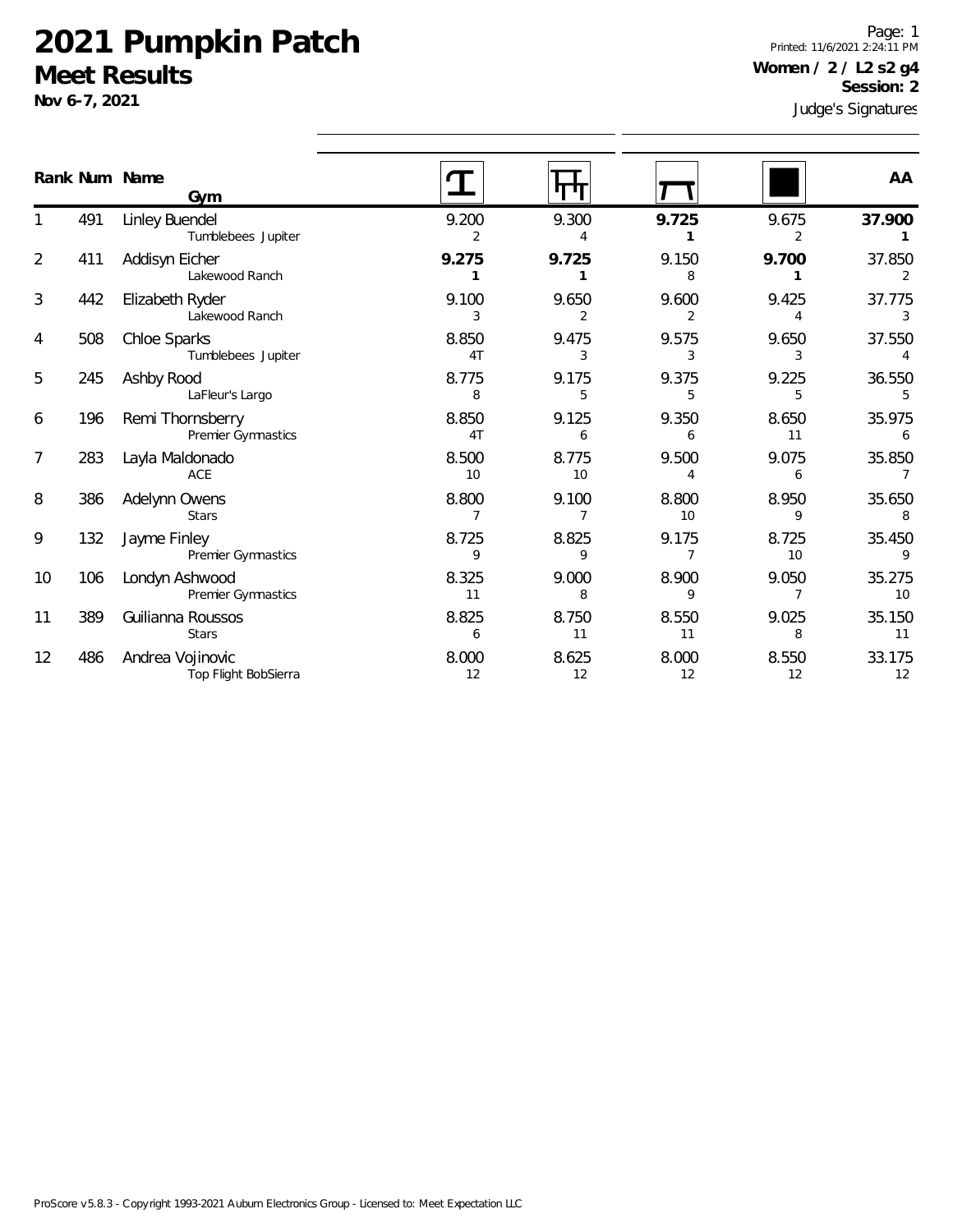**Nov 6-7, 2021**

 $1T$ 

1T

3

4

5

6

7

8

9

10

11

12

Judge's Signatures Page: 1 Printed: 11/6/2021 2:24:13 PM **Women / 2 / L2 s2 g5 Session: 2**

|     |                        |                |       |                |                | sange si sidi iarai es |
|-----|------------------------|----------------|-------|----------------|----------------|------------------------|
|     | Gym                    |                |       |                |                | AA                     |
| 414 | Coco Guy               | 9.275          | 9.400 | 9.750          | 9.675          | 38.100                 |
|     | Lakewood Ranch         | 6              | 5     | 1              | 1              | 1T                     |
| 351 | Kiley Kim              | 9.575          | 9.300 | 9.600          | 9.625          | 38.100                 |
|     | <b>TBT</b>             | 2              | 7     | 3              | 3              | 1T                     |
| 494 | Emilia Harrow          | 9.450          | 9.475 | 9.650          | 9.500          | 38.075                 |
|     | Tumblebees Jupiter     | 3              | 2     | $\overline{2}$ | 5T             | 3                      |
| 420 | Valentina Imperiale    | 9.400          | 9.450 | 9.450          | 9.650          | 37.950                 |
|     | Lakewood Ranch         | 4              | 3     | $\overline{4}$ | 2              | $\overline{4}$         |
| 335 | Izabella Diehl         | 9.700          | 9.700 | 8.800          | 9.550          | 37.750                 |
|     | <b>TBT</b>             | 1              | 1     | 10T            | $\overline{4}$ | 5                      |
| 183 | Carlee Sasser          | 9.000          | 9.350 | 9.200          | 9.425          | 36.975                 |
|     | Premier Gymnastics     | $\overline{7}$ | 6     | 5T             | $\overline{7}$ | 6                      |
| 398 | Brynn Brawner          | 8.700          | 9.425 | 9.200          | 9.500          | 36.825                 |
|     | Lakewood Ranch         | 8              | 4     | 5T             | 5T             | 7                      |
| 211 | Brie Cooper            | 9.350          | 8.825 | 9.150          | 9.050          | 36.375                 |
|     | LaFleur's Largo        | 5              | 9     | $\overline{7}$ | 9              | 8                      |
| 383 | <b>Brielle Navarro</b> | 8.500          | 8.900 | 9.000          | 9.100          | 35.500                 |
|     | <b>Stars</b>           | 11             | 8     | 9              | 8              | 9                      |
| 302 | Niki Machado           | 8.650          | 8.450 | 9.100          | 8.925          | 35.125                 |
|     | LaFleur's Largo        | 9              | 11    | 8              | <b>10T</b>     | 10                     |
| 380 | Mia Monks              | 8.550          | 8.600 | 8.800          | 8.925          | 34.875                 |
|     | <b>Stars</b>           | 10             | 10    | 10T            | <b>10T</b>     | 11                     |
| 172 | Dezi Paiz              | 8.050          | 8.350 | 8.550          | 8.825          | 33.775                 |
|     | Premier Gymnastics     | 12             | 12    | 12             | 12             | 12                     |
|     |                        | Rank Num Name  |       |                |                |                        |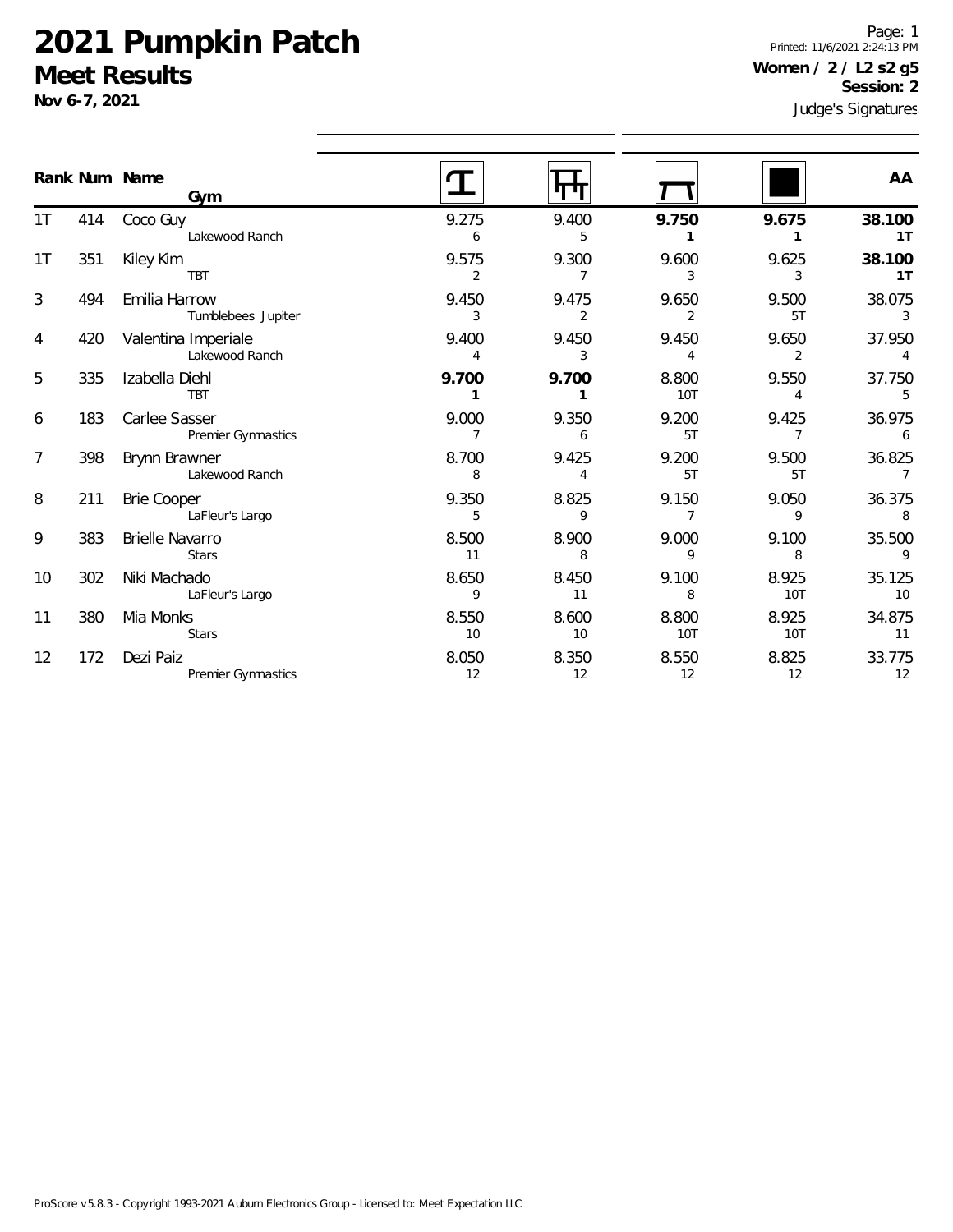**Nov 6-7, 2021**

Judge's Signatures Page: 1 Printed: 11/6/2021 3:40:39 PM **Women / 2 / L2 s3 g1 Session: 3**

|    |     | Rank Num Name<br>Gym                  |                         |             |                         |                         | AA           |
|----|-----|---------------------------------------|-------------------------|-------------|-------------------------|-------------------------|--------------|
|    | 339 | Michelle Duckett<br><b>TBT</b>        | 9.250                   | 9.450       | 9.450                   | 9.525<br>3              | 37.675       |
| 2  | 368 | <b>Audrey Connors</b><br><b>Stars</b> | 9.100<br>4T             | 9.400<br>2  | 9.500<br>3              | 9.600<br>1T             | 37.600       |
| 3  | 262 | Giannina Villano<br>LaFleur's Largo   | 9.100<br>4 <sub>T</sub> | 9.075       | 9.525<br>$\overline{2}$ | 9.375<br>4              | 37.075<br>3  |
| 4  | 355 | Presley Pakulski<br><b>TBT</b>        | 8.950                   | 8.900       | 9.600                   | 9.600<br>1T             | 37.050<br>4  |
| 5  | 293 | Sarah Sepulveda<br>ACE                | 8.525<br>10             | 9.325<br>3  | 9.025                   | 9.200<br>6              | 36.075<br>5  |
| 6  | 478 | Charlee Webber<br><b>OG</b>           | 8.825<br>8              | 9.050<br>5  | 8.900<br>7T             | 9.175<br>$\overline{7}$ | 35.950<br>6  |
| 7  | 461 | Samantha Gonzalez Mota<br><b>OG</b>   | 9.200<br>2              | 8.850<br>8  | 8.925<br>6              | 8.950<br>8              | 35.925<br>7  |
| 8  | 463 | Addison Holt<br>OG                    | 8.800<br>9              | 9.000<br>6  | 8.675<br>10             | 9.325<br>5              | 35.800<br>8  |
| 9  | 200 | Amy White<br>Premier Gymnastics       | 9.150<br>3              | 8.700<br>9  | 8.900<br>7T             | 8.525<br>10             | 35.275<br>9  |
| 10 | 252 | Meghan Smalley<br>LaFleur's Largo     | 9.050<br>6              | 8.675<br>10 | 8.875<br>9              | 8.650<br>9              | 35.250<br>10 |
| 11 | 484 | Alana Perez<br>Top Flight BobSierra   | 8.500<br>11             | 8.575<br>11 | 8.225<br>11             | 8.350<br>11             | 33.650<br>11 |
| 12 | 514 | Anamarie Barraza<br>Top Flight NBY    | 8.250<br>12             | 7.400<br>12 | 8.025<br>12             | 8.200<br>12             | 31.875<br>12 |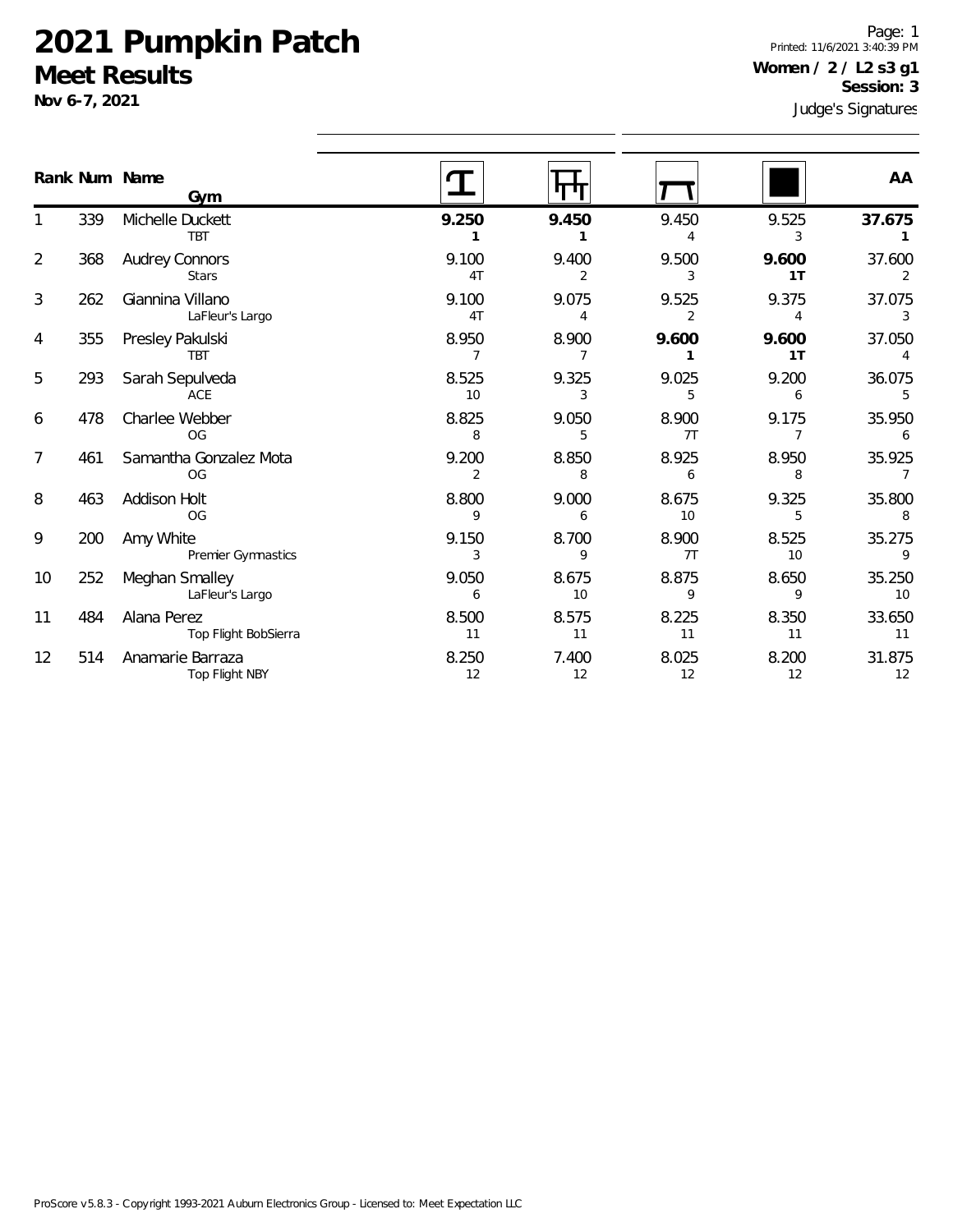**Nov 6-7, 2021**

1

2

3

4

5

6

7

8

9

10

11

12

13

Judge's Signatures Page: 1 Printed: 11/6/2021 3:40:41 PM **Women / 2 / L2 s3 g2 Session: 3**

|                |     | Rank Num Name<br>Gym                   |                         |                         |                         |                          | AA                       |  |
|----------------|-----|----------------------------------------|-------------------------|-------------------------|-------------------------|--------------------------|--------------------------|--|
| 1              | 443 | Mila Sandoval<br>Lakewood Ranch        | 9.500<br>3              | 9.625<br>$\mathbf{1}$   | 9.625<br>3T             | 9.750<br>1               | 38.500<br>1              |  |
| $\overline{2}$ | 410 | Elliana Dix<br>Lakewood Ranch          | 9.425<br>$\overline{4}$ | 9.525<br>$\overline{2}$ | 9.700                   | 9.675<br>3               | 38.325<br>2              |  |
| 3              | 326 | Giavanna Bonora<br><b>TBT</b>          | 9.675<br>$\mathbf{1}$   | 9.425<br>$\overline{4}$ | 9.550<br>6              | 9.650<br>4               | 38.300<br>3              |  |
| 4              | 431 | Emmersyn Ogden<br>Lakewood Ranch       | 9.550<br>$\overline{2}$ | 9.400<br>5              | 9.625<br>3T             | 9.500<br>6               | 38.075<br>$\overline{4}$ |  |
| 5              | 333 | Amelia Diehl<br><b>TBT</b>             | 9.400<br>5              | 9.500<br>3              | 9.575<br>5              | 9.575<br>5               | 38.050<br>5              |  |
| 6              | 439 | Aly Ribot<br>Lakewood Ranch            | 9.225<br>6              | 9.375<br>6              | 9.675<br>$\overline{2}$ | 9.725<br>$\overline{2}$  | 38.000<br>6              |  |
| 7              | 244 | Aiyana Reyes<br>LaFleur's Largo        | 8.625<br>10             | 9.000<br>8              | 9.150<br>8T             | 9.325<br>$\overline{7}$  | 36.100<br>$\overline{7}$ |  |
| 8              | 282 | Elise Lind<br>ACE                      | 8.350<br>13             | 9.175<br>$\overline{7}$ | 9.250<br>7              | 9.200<br>9               | 35.975<br>8              |  |
| 9              | 233 | <b>Avery Marino</b><br>LaFleur's Largo | 8.775<br>$\overline{7}$ | 8.500<br>11             | 9.125<br>10             | 9.225<br>8               | 35.625<br>9              |  |
| 10             | 226 | Lexi Jones<br>LaFleur's Largo          | 8.650<br>9              | 8.875<br>10             | 8.975<br>12             | 9.100<br>10 <sup>1</sup> | 35.600<br>10             |  |
| 11             | 305 | Maddison Lamplough<br>ACE              | 8.750<br>8              | 8.900<br>9              | 9.000<br>11             | 8.425<br>12              | 35.075<br>11             |  |
| 12             | 378 | Mia McGaughey<br><b>Stars</b>          | 8.450<br>12             | 8.425<br>12             | 9.150<br>8T             | 8.475<br>11              | 34.500<br>12             |  |
| 13             | 193 | Kendal Sumner<br>Premier Gymnastics    | 8.550<br>11             | 8.250<br>13             | 8.775<br>13             | 8.350<br>13              | 33.925<br>13             |  |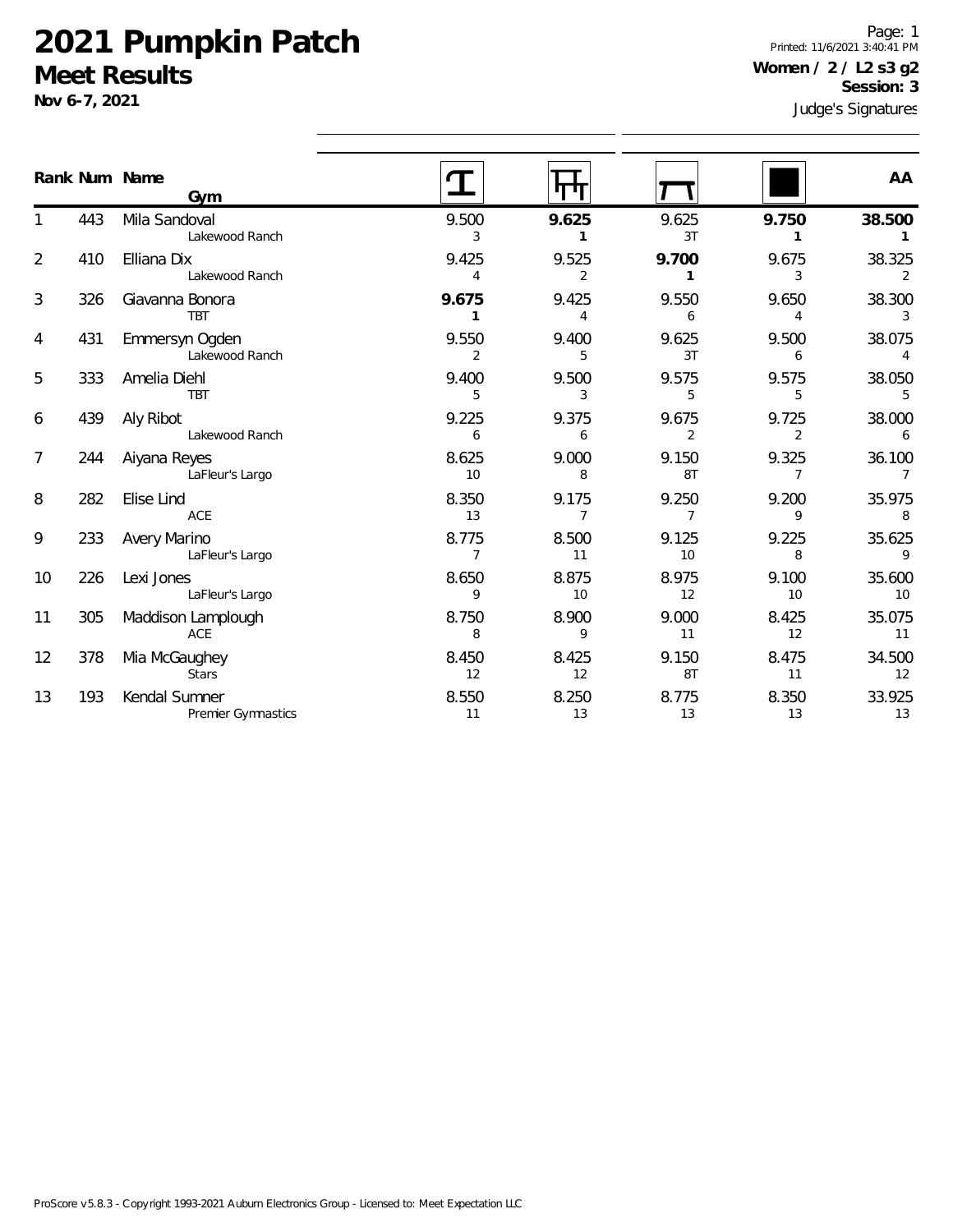**Nov 6-7, 2021**

1

2

3

4

5

6

7

8

9

10

11

12

13

Judge's Signatures Page: 1 Printed: 11/6/2021 3:40:44 PM **Women / 2 / L2 s3 g3 Session: 3**

|                |     | Rank Num Name<br>Gym                    |                         |                         |                         |                          | AA                       |
|----------------|-----|-----------------------------------------|-------------------------|-------------------------|-------------------------|--------------------------|--------------------------|
| 1              | 357 | Freya Swain<br>TBT                      | 9.250<br>2              | 9.675<br>$\mathbf{1}$   | 9.700<br>1              | 9.725<br>$\overline{2}$  | 38.350<br>$\mathbf{1}$   |
| $\overline{2}$ | 445 | <b>Tinley Shelton</b><br>Lakewood Ranch | 9.000<br>5              | 9.550<br>$\overline{2}$ | 9.650<br>$\overline{2}$ | 9.650<br>4               | 37.850<br>2              |
| 3              | 499 | Elliot Kelly<br>Tumblebees Jupiter      | 9.350<br>$\mathbf{1}$   | 9.425<br>3              | 9.150<br>6T             | 9.750<br>1               | 37.675<br>$\mathbf{3}$   |
| 4              | 353 | Lola Miller<br><b>TBT</b>               | 8.900<br>8              | 9.375<br>4              | 9.625<br>3              | 9.250<br>8               | 37.150<br>$\overline{4}$ |
| 5              | 385 | Lucia Odio<br><b>Stars</b>              | 8.950<br>6T             | 9.000<br>10             | 9.250<br>5              | 9.675<br>3               | 36.875<br>5              |
| 6              | 375 | Jaliyah Henry<br><b>Stars</b>           | 9.100<br>3              | 9.350<br>5              | 8.875<br>11             | 9.500<br>5               | 36.825<br>6              |
| 7              | 328 | Charlotte Buffington<br>TBT             | 9.025<br>$\overline{4}$ | 9.300<br>6              | 8.950<br>9              | 9.325<br>$\overline{7}$  | 36.600<br>$\overline{7}$ |
| 8              | 138 | Amunet Gordon<br>Premier Gymnastics     | 8.575<br>11             | 9.150<br>$\overline{7}$ | 9.475<br>4              | 9.200<br>9               | 36.400<br>8              |
| 9              | 208 | Alia Brouard<br>LaFleur's Largo         | 8.625<br>9              | 9.100<br>8T             | 9.100<br>8              | 9.400<br>6               | 36.225<br>$\overline{9}$ |
| 10             | 304 | Hayden Grosz<br>ACE                     | 8.600<br>10             | 9.100<br>8T             | 9.150<br>6T             | 9.050<br>10 <sup>°</sup> | 35.900<br>10             |
| 11             | 119 | Kara Covington<br>Premier Gymnastics    | 8.950<br>6T             | 8.625<br>11             | 8.900<br>10             | 8.925<br>11              | 35.400<br>11             |
| 12             | 388 | Valeria Rivera<br><b>Stars</b>          | 8.150<br>12             | 8.450<br>12             | 8.700<br>12             | 8.675<br>12              | 33.975<br>12             |
| 13             | 523 | Jocelyn Sanchez<br>Top Flight NBY       | 7.950<br>13             | 7.825<br>13             | 7.875<br>13             | 7.450<br>13              | 31.100<br>13             |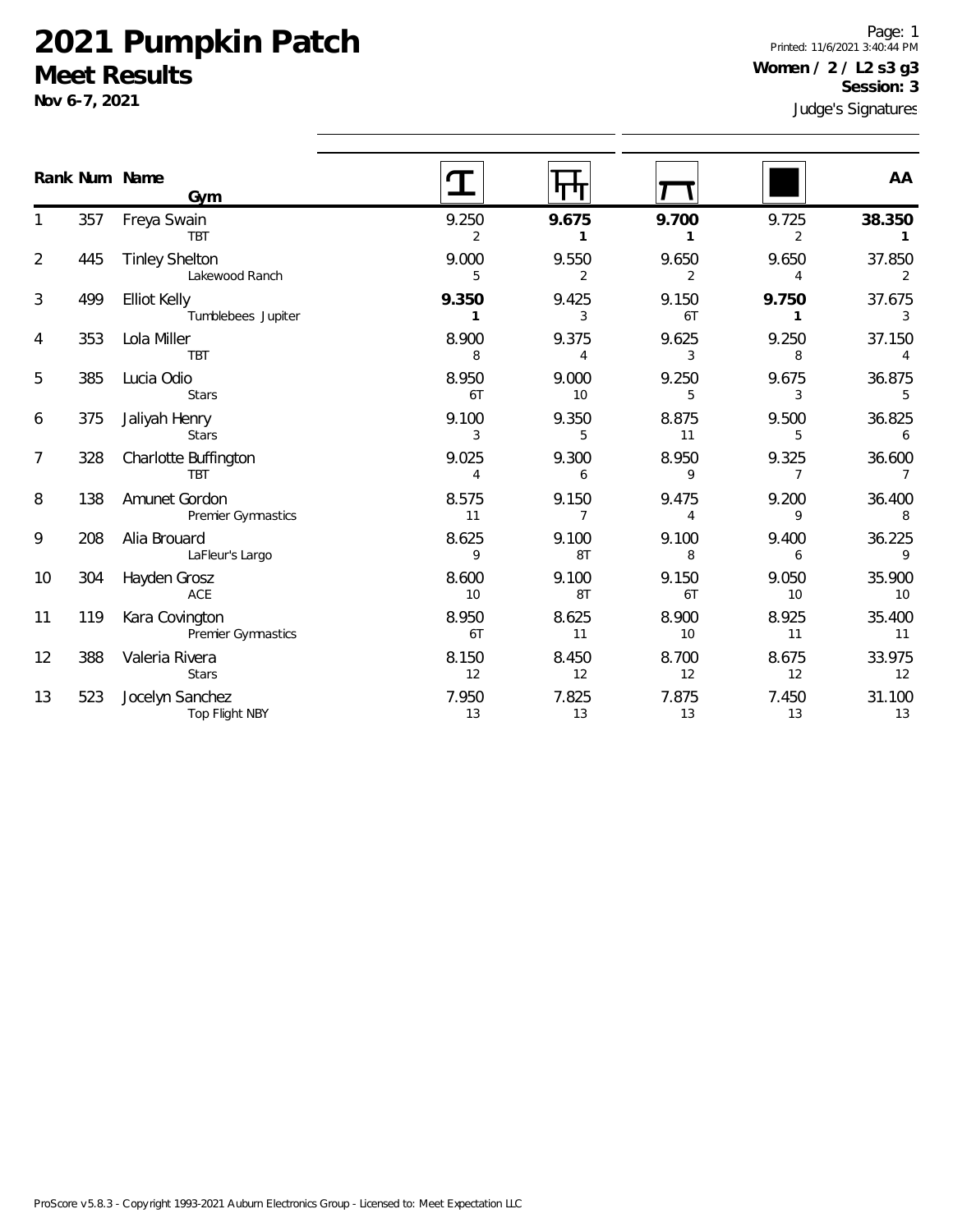**Nov 6-7, 2021**

Page: 1 Printed: 11/6/2021 3:40:46 PM **Women / 2 / L2 s3 g4 Session: 3**

Judge's Signatures

|                |     | Rank Num Name<br>Gym                       |                         |                         |                         |                         | AA                       |
|----------------|-----|--------------------------------------------|-------------------------|-------------------------|-------------------------|-------------------------|--------------------------|
|                | 437 | Jordyn Raines<br>Lakewood Ranch            | 9.575<br>1              | 9.600<br>$\overline{2}$ | 9.775<br>1              | 9.800<br>1              | 38.750                   |
| $\overline{2}$ | 447 | <b>Bailey Sullivan</b><br>Lakewood Ranch   | 9.450<br>3              | 9.400<br>3              | 9.750<br>$\overline{2}$ | 9.700<br>3              | 38.300<br>$\mathcal{P}$  |
| 3              | 396 | Matti Balderama<br>Lakewood Ranch          | 9.175<br>5              | 9.800<br>1              | 9.575<br>4              | 9.600<br>5              | 38.150<br>3              |
| 4              | 495 | <b>Blake Hartman</b><br>Tumblebees Jupiter | 9.475<br>2              | 9.150<br>6              | 9.475<br>5              | 9.775<br>$\overline{2}$ | 37.875<br>4              |
| 5              | 467 | Camila Padron<br>OG                        | 9.125<br>6              | 9.200<br>5              | 9.325<br>6              | 9.550<br>6              | 37.200<br>5              |
| 6              | 319 | Avee Jackson<br>LaFleur's Largo            | 8.525<br><b>10T</b>     | 9.275<br>4              | 9.675<br>3              | 9.650<br>$\overline{4}$ | 37.125<br>6              |
| 7              | 393 | Cline Vaughan<br><b>Stars</b>              | 9.200<br>$\overline{4}$ | 8.825<br>10             | 9.300<br>$\overline{7}$ | 9.250<br>8              | 36.575<br>$\overline{7}$ |
| 8              | 122 | Abby Delvaux<br>Premier Gymnastics         | 8.550<br>9              | 8.575<br>12             | 9.275<br>8              | 9.400<br>$\overline{7}$ | 35.800<br>8              |
| 9              | 452 | <b>Brielle Alicea</b><br><b>OG</b>         | 8.525<br><b>10T</b>     | 8.900<br>9              | 9.150<br>10             | 9.200<br>9              | 35.775<br>9              |
| 10             | 186 | Addison Schooler<br>Premier Gymnastics     | 8.425<br>12             | 9.000<br>7T             | 8.950<br>11             | 8.950<br>11             | 35.325<br>10             |
| 11             | 370 | Cecilia Dingle<br><b>Stars</b>             | 8.650<br>8              | 7.950<br>13             | 9.225<br>9              | 9.000<br>10             | 34.825<br>11             |
| 12             | 485 | Kennedy Rollison<br>Top Flight BobSierra   | 9.000<br>7              | 8.625<br>11             | 8.350<br>13             | 8.725<br>13             | 34.700<br>12             |
| 13             | 487 | Kaiya Zdanowicz<br>Top Flight BobSierra    | 8.100<br>13             | 9.000<br>7T             | 8.375<br>12             | 8.750<br>12             | 34.225<br>13             |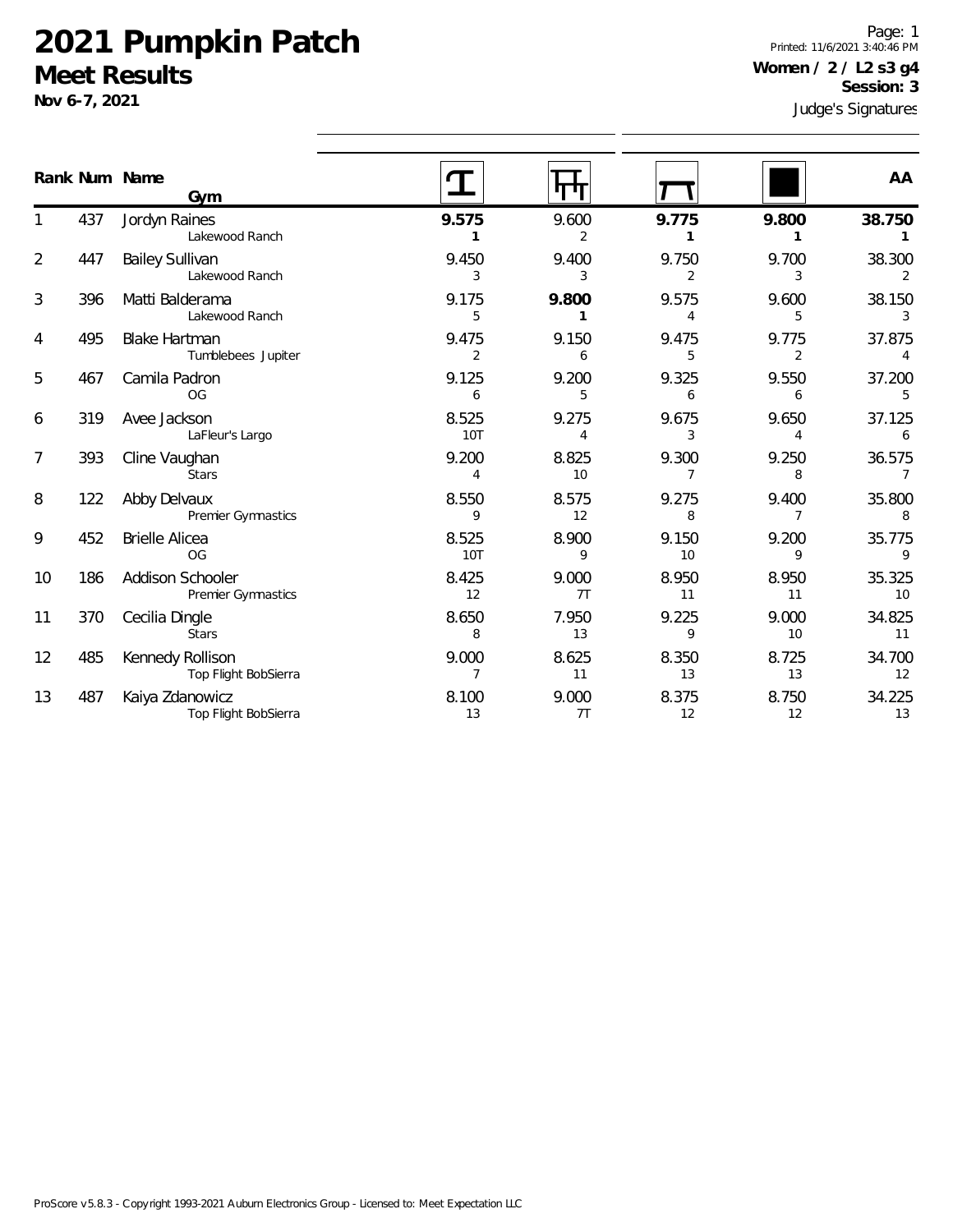**Nov 6-7, 2021**

1

2

3

4

5

6

7

8

9

10

11

12

13

Judge's Signatures Page: 1 Printed: 11/6/2021 3:40:48 PM **Women / 2 / L2 s3 g5 Session: 3**

|    |     | Rank Num Name<br>Gym                       |                          |             |                         |                         | AA                       |
|----|-----|--------------------------------------------|--------------------------|-------------|-------------------------|-------------------------|--------------------------|
| 1  | 417 | Haeleigh Hazelbaker<br>Lakewood Ranch      | 9.525<br>1               | 9.500<br>3  | 9.775<br>1              | 9.625<br>1 <sub>T</sub> | 38.425<br>$\mathbf{1}$   |
| 2  | 413 | Jaya German<br>Lakewood Ranch              | 9.250<br>$\overline{4}$  | 9.575<br>1T | 9.700<br>$\overline{2}$ | 9.600<br>3              | 38.125<br>2              |
| 3  | 446 | Sadie Sherman<br>Lakewood Ranch            | 9.325<br>3               | 9.575<br>1T | 9.400<br>4              | 9.625<br>1T             | 37.925<br>3              |
| 4  | 402 | Maddie Butz<br>Lakewood Ranch              | 9.350<br>2               | 9.250<br>4  | 9.600<br>3              | 9.400<br>5              | 37.600<br>$\Delta$       |
| 5  | 369 | Zoey Dator<br><b>Stars</b>                 | 9.125<br>5               | 8.675<br>8  | 9.350<br>5              | 9.425<br>4              | 36.575<br>5              |
| 6  | 554 | <b>Mickey McNees</b><br>Premier Gymnastics | 9.075<br>6               | 8.900<br>5  | 9.175<br>6              | 8.775<br>10             | 35.925<br>6              |
| 7  | 237 | <b>Abby Montes</b><br>LaFleur's Largo      | 8.400<br>10 <sup>°</sup> | 8.850<br>6  | 8.875<br>8              | 9.150<br>6              | 35.275<br>$\overline{7}$ |
| 8  | 258 | Eva Terantino<br>LaFleur's Largo           | 8.775<br>9               | 8.750<br>7  | 8.450<br>10             | 9.000<br>8T             | 34.975<br>8              |
| 9  | 479 | Ariana Castro<br>Top Flight BobSierra      | 8.800<br>8               | 8.300<br>9  | 8.800<br>9              | 9.000<br>8T             | 34.900<br>9              |
| 10 | 229 | Marin Kraus<br>LaFleur's Largo             | 8.850<br>$\overline{7}$  | 7.600<br>11 | 9.025<br>$\overline{7}$ | 9.125<br>$\overline{7}$ | 34.600<br>10             |
| 11 | 515 | Ayla Boatright<br>Top Flight NBY           | 7.850<br>11              | 8.250<br>10 | 7.700<br>12             | 8.200<br>11             | 32.000<br>11             |
| 12 | 517 | Baylee Cichra<br>Top Flight NBY            | 7.450<br>12              | 7.300<br>12 | 8.000<br>11             | 7.100<br>12             | 29.850<br>12             |
| 13 | 213 | Madison Davis<br>LaFleur's Largo           | 0.000<br>13              | 0.000<br>13 | 0.000<br>13             | 0.000<br>13             | 0.000<br>13              |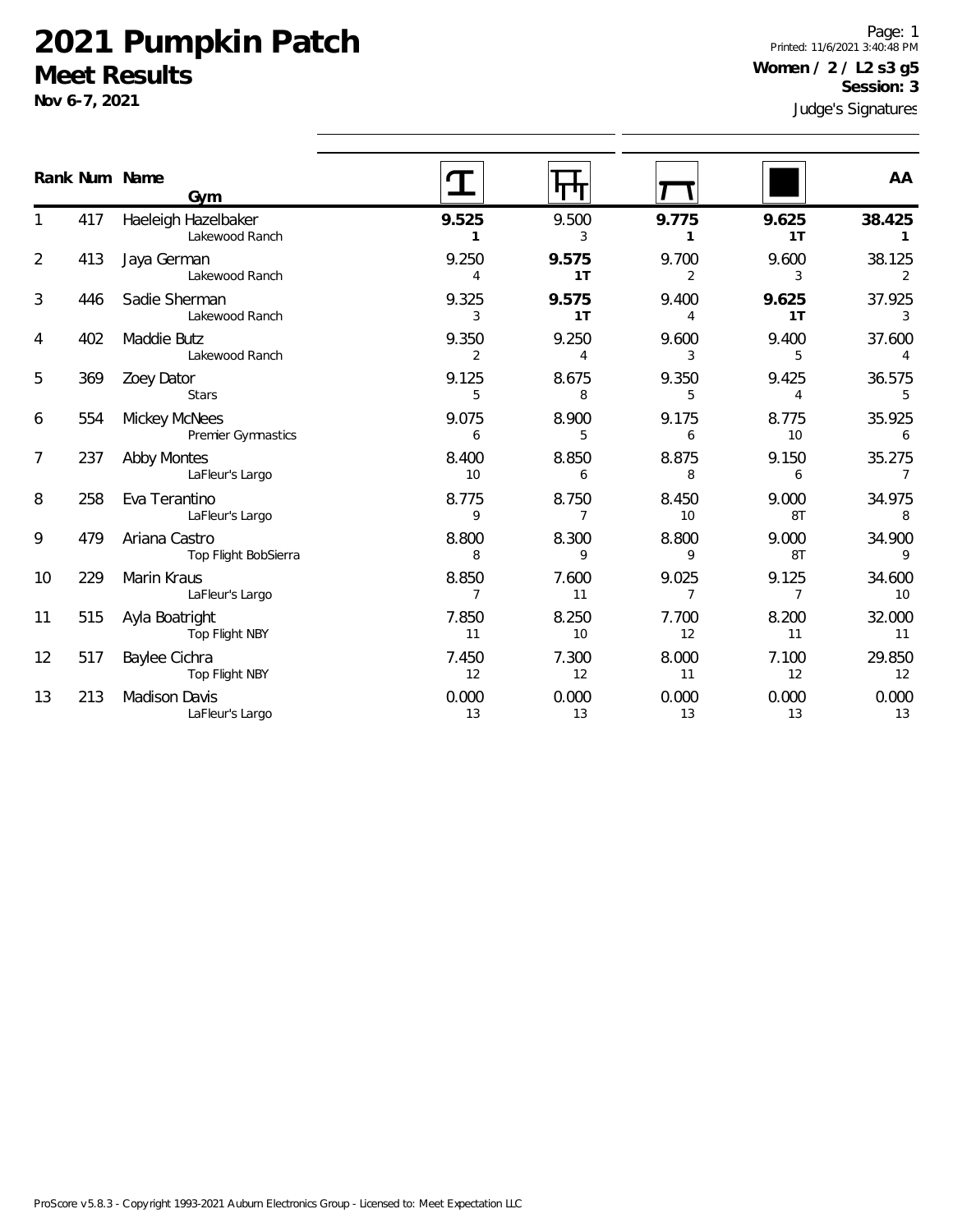## **2021 Pumpkin Patch**

#### **Team Results**

**Nov 6-7, 2021**

2 3 3 3

4 4 4 4

 $\mathbf T$ 旰 Ţ **Rank Gym Team Score** 1 Tumblebees Jupiter S **114.800** 28.275 28.375 28.950 29.200 1 1 1 1 2 ACE S **110.025** 26.225 27.725 27.950 28.125 3 2 2 2 3 Top Flight BobSierra S **104.550** 26.300 26.250 25.525 26.475

4 Top Flight NBY S **95.975** 24.050 24.175 23.900 23.850